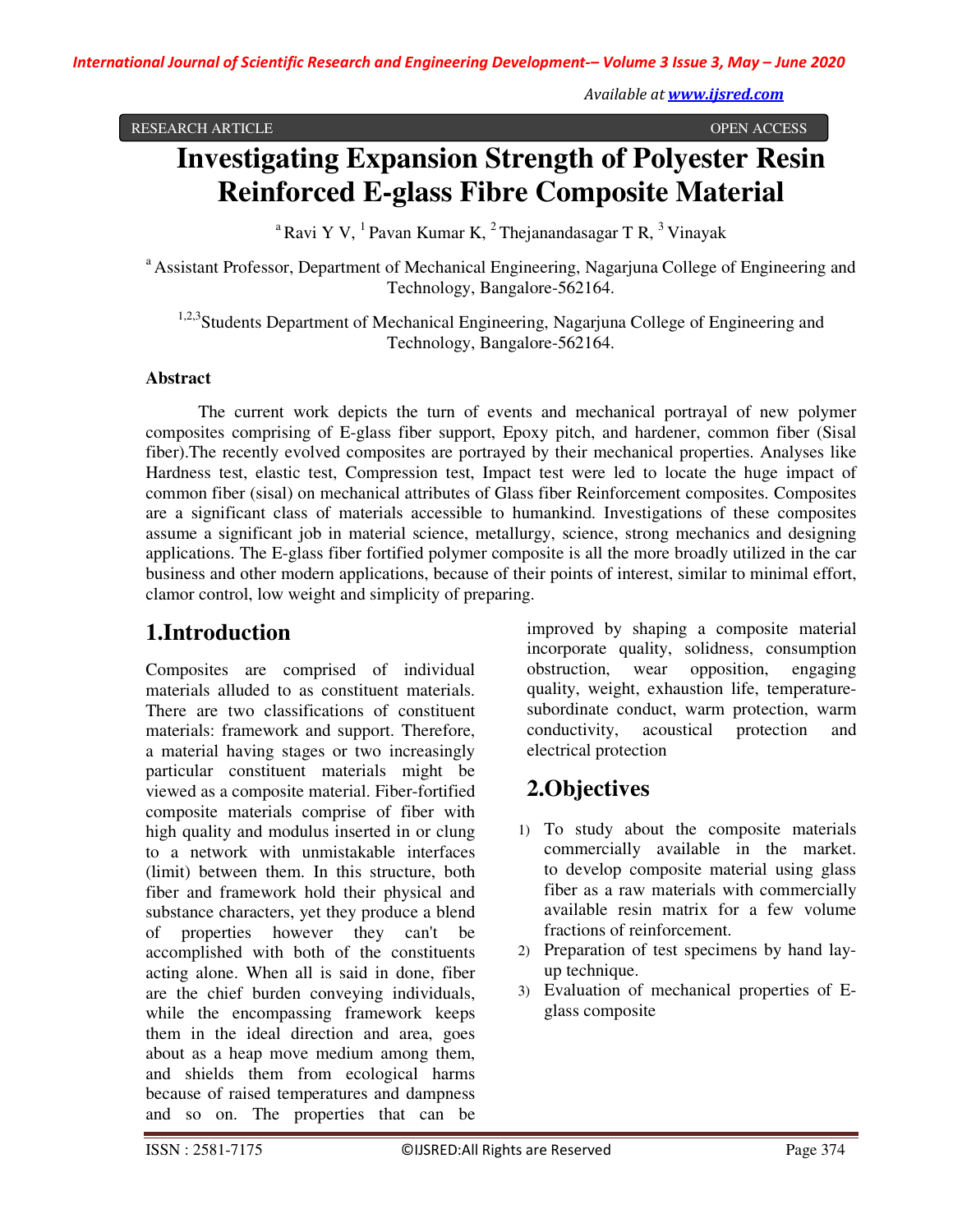*Available at www.ijsred.com*

# **3.Materails and Methodology**

## *3.1 Materials***:**



*Figure1:*Hand layup Technique

[1]Hand lay-up procedure is utilized to plan example as appeared in Figure1. The working surface was cleaned with more slender to expel earth and a slight layer of wax is applied on a superficial level to get smooth completion. At that point a meager layer of poly vinyl liquor (PVA) is applied for simple evacuation of form. Hemp and banana textures are sliced to the necessary measurements for test example pre-impregnated with framework material and put one over the other in the form.

*3.2 Methodology* 

 Non-conventional composite Selection process and materials Development of E-glass fibre composite Material using Handlayup technique

Evaluating Mechanical properties

 *Figure 2:* Methodology

# **4.Results and Discussions**

#### *4.1Tensile test*

Malleable tests on composite examples were done by ASTM–D 3039 standard to decide rigidity and modulus of flexibility for jutesisal FRP to watch the conduct of FRP under burden. Malleable testing under UTM appeared in figure3.



## *4.2 Bending test*

3-Point bend flexural test is one of the simple bending test used in determine flexural strength of a material. This is as shown in figure4.



*Figure4: Bending Testing in UTM*